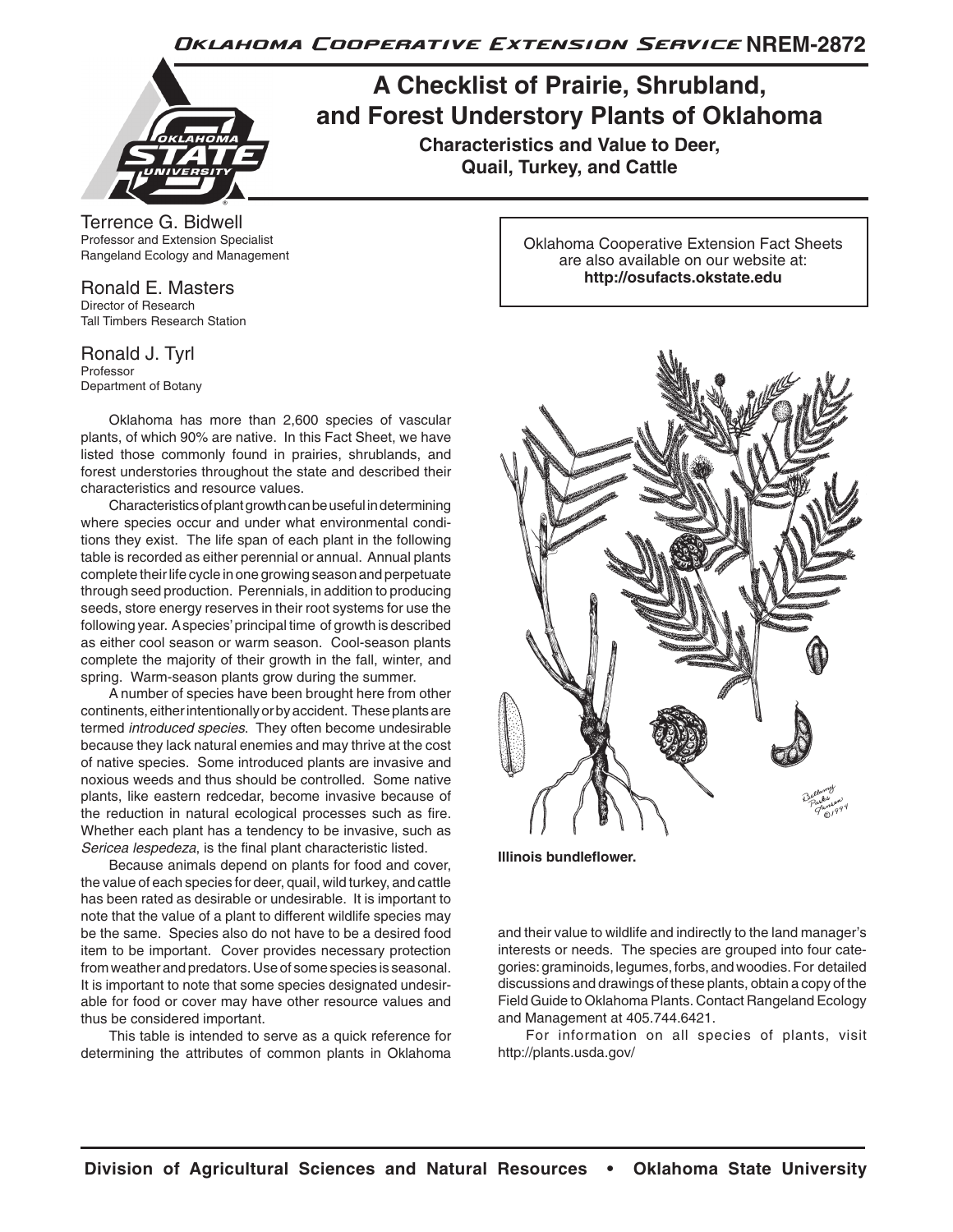| PLANT CHARACTERISTIC, ECOLOGICAL AND RESOURCE RATING GUIDE            |                                                                                            |                                             |                                                   |                         |                        |                                                      | <b>RESOURCE VALUE RATING</b> |                        |                        |                        |                        |           |  |  |  |
|-----------------------------------------------------------------------|--------------------------------------------------------------------------------------------|---------------------------------------------|---------------------------------------------------|-------------------------|------------------------|------------------------------------------------------|------------------------------|------------------------|------------------------|------------------------|------------------------|-----------|--|--|--|
| Cool Season = C<br>Perennial = P<br>Warm Season = $W$<br>$Annual = A$ |                                                                                            |                                             | <b>PLANT CHARACTERISTICS</b><br>LH = Life Historv |                         |                        | Desirable = De<br>$Limited = LM$<br>Undesirable = Un |                              |                        |                        |                        |                        |           |  |  |  |
| $Bienrial = B$<br>$Introduced = IN$                                   | $Invasive = IV$<br>$Native = N$                                                            | <b>SG</b> = Season of Growth<br>OR = Origin |                                                   | <b>WT</b> Deer          |                        | <b>BW Quail</b>                                      |                              | Cattle                 |                        | <b>Turkey</b>          |                        |           |  |  |  |
|                                                                       |                                                                                            | LН                                          | SG                                                | OR                      | Food                   | Cover                                                | Food                         | Cover                  | Food                   | Cover                  | Food                   | Cover     |  |  |  |
| <b>GRAMINOIDS</b>                                                     |                                                                                            |                                             |                                                   |                         |                        |                                                      |                              |                        |                        |                        |                        |           |  |  |  |
| $\mathbf{1}$                                                          | Jointed goatgrass (Aegilops cylindrica)                                                    | Α                                           | C                                                 | IN. IV                  | <b>UN</b>              | <b>UN</b>                                            | <b>UN</b>                    | <b>UN</b>              | <b>UN</b>              | <b>UN</b>              | <b>UN</b>              | <b>UN</b> |  |  |  |
|                                                                       | 2 Big or Sand bluestem (Andropogon gerardii)                                               | P                                           | W                                                 | $\overline{\mathsf{N}}$ | <b>UN</b>              | <b>DE</b>                                            | <b>UN</b>                    | DE                     | DE                     | <b>UN</b>              | <b>UN</b>              | DE        |  |  |  |
|                                                                       | 3 Splitbeard bluestem (Andropogon ternarius)                                               | P                                           | W                                                 | $\overline{N}$          | <b>UN</b>              | <b>UN</b>                                            | <b>UN</b>                    | <b>LM</b>              | <b>UN</b>              | <b>UN</b>              | <b>UN</b>              | <b>LM</b> |  |  |  |
|                                                                       | 4 Broomsedge bluestem (Andropogon virginicus)                                              | P                                           | W                                                 | N                       | <b>UN</b>              | UN.                                                  | <b>UN</b>                    | DE                     | <b>UN</b>              | <b>UN</b>              | <b>UN</b>              | DE        |  |  |  |
|                                                                       | 5 Annual threeawn (Aristida oligantha)                                                     | A                                           | W                                                 | N                       | <b>UN</b>              | <b>UN</b>                                            | UN                           | <b>UN</b>              | <b>UN</b>              | <b>UN</b>              | <b>UN</b>              | <b>UN</b> |  |  |  |
|                                                                       | 6 Perennial threeawn (Aristida purpurea)                                                   | P                                           | W                                                 | N                       | <b>UN</b>              | UN.                                                  | <b>UN</b>                    | <b>UN</b>              | <b>UN</b>              | UN.                    | UN                     | <b>UN</b> |  |  |  |
|                                                                       | 7 Giant cane (Arundinaria gigantea)                                                        | P                                           | W                                                 | $\overline{N}$          | LM                     | DE                                                   | DE                           | DE                     | DE                     | <b>DE</b>              | UN.                    | DE        |  |  |  |
|                                                                       | 8 Old World bluestem (Bothriochloa ischaemum)                                              | P                                           | W                                                 | IN. IV                  | <b>UN</b>              | <b>UN</b>                                            | <b>UN</b>                    | <b>UN</b>              | DE                     | <b>UN</b>              | <b>UN</b>              | <b>UN</b> |  |  |  |
|                                                                       | 9 Silver bluestem (Bothriochloa laguroides)                                                | P                                           | W                                                 | $\overline{N}$          | <b>UN</b>              | UN.                                                  | <b>UN</b>                    | <b>DE</b>              | <b>UN</b>              | <b>UN</b>              | <b>UN</b>              | DE        |  |  |  |
|                                                                       | 10 Sideoats grama (Bouteloua curtipendula)                                                 | P                                           | W                                                 | N                       | LM                     | <b>UN</b>                                            | <b>UN</b>                    | DE                     | DE                     | <b>UN</b>              | DE                     | DE        |  |  |  |
|                                                                       | 11 Blue grama (Bouteloua gracilis)                                                         | P                                           | W                                                 | N.                      | <b>LM</b>              | UN.                                                  | <b>UN</b>                    | UN                     | <b>DE</b>              | <b>UN</b>              | <b>UN</b>              | <b>UN</b> |  |  |  |
|                                                                       | 12 Hairy grama (Bouteloua hirsuta)                                                         | P                                           | W                                                 | N                       | LM                     | UN.                                                  | <b>UN</b>                    | <b>UN</b>              | <b>DE</b>              | UN.                    | <b>UN</b>              | <b>UN</b> |  |  |  |
|                                                                       | 13 Rescuegrass (Bromus catharticus)                                                        | A                                           | C                                                 | IN. IV                  | <b>UN</b>              | UN.                                                  | <b>UN</b>                    | <b>UN</b>              | LM.                    | <b>UN</b>              | UN.                    | <b>UN</b> |  |  |  |
|                                                                       | 14 Japanese brome (Bromus japonicus)                                                       | A                                           | C                                                 | IN. IV                  | <b>UN</b>              | <b>UN</b>                                            | <b>UN</b>                    | <b>UN</b>              | <b>UN</b>              | <b>UN</b>              | <b>UN</b>              | <b>UN</b> |  |  |  |
|                                                                       | 15 Downey brome (Bromus tectorum)                                                          | A                                           | C                                                 | IN. IV                  | <b>UN</b>              | UN.                                                  | <b>UN</b>                    | <b>UN</b>              | <b>UN</b>              | <b>UN</b>              | <b>UN</b>              | <b>UN</b> |  |  |  |
| 16 Buffalograss (Buchloe dactyloides)                                 |                                                                                            | P                                           | W                                                 | $\overline{\mathsf{N}}$ | <b>UN</b>              | UN.                                                  | <b>UN</b>                    | <b>UN</b>              | DE                     | <b>UN</b>              | DE                     | <b>UN</b> |  |  |  |
|                                                                       | 17 Giant sandreed (Calamovilfa gigantea)                                                   | P                                           | W                                                 | N                       | <b>UN</b>              | <b>DE</b>                                            | <b>UN</b>                    | <b>DE</b>              | <b>DE</b>              | <b>UN</b>              | <b>UN</b>              | <b>DE</b> |  |  |  |
|                                                                       | 18 Prairie sedge (Carex festucaea)                                                         | P                                           | C                                                 | N                       | DE                     | UN.                                                  | DE                           | <b>UN</b>              | <b>DE</b>              | UN.                    | <b>DE</b>              | <b>UN</b> |  |  |  |
|                                                                       | 19 Sandbur (Cenchrus incertus)                                                             | $\overline{A}$                              | W                                                 | $\overline{\mathsf{N}}$ | <b>UN</b>              | UN.                                                  | <b>UN</b>                    | UN.                    | <b>UN</b>              | <b>UN</b>              | UN                     | <b>UN</b> |  |  |  |
|                                                                       | 20 Broadleaved uniola (Chasmanthium latifolium)                                            | P                                           | C                                                 | $\overline{\mathsf{N}}$ | <b>DE</b>              | <b>UN</b>                                            | <b>UN</b>                    | <b>DE</b>              | <b>UN</b>              | <b>UN</b>              | <b>UN</b>              | DE        |  |  |  |
| 21                                                                    | Windmillgrass (Chloris verticillata)                                                       | P                                           | W                                                 | $\overline{N}$          | <b>UN</b>              | UN.                                                  | <b>UN</b>                    | <b>UN</b>              | <b>UN</b>              | <b>UN</b>              | <b>UN</b>              | <b>UN</b> |  |  |  |
| 22                                                                    | Rattail grass (Coelorachis cylindrica)                                                     | P                                           | W                                                 | N                       | <b>UN</b>              | UN.                                                  | <b>UN</b>                    | <b>UN</b>              | <b>UN</b>              | <b>UN</b>              | <b>UN</b>              | <b>UN</b> |  |  |  |
|                                                                       | 23 Bermudagrass (Cynodon dactylon)                                                         | P                                           | W                                                 | IN,IV                   | <b>UN</b>              | <b>UN</b>                                            | <b>UN</b>                    | <b>UN</b>              | <b>DE</b>              | <b>UN</b>              | <b>UN</b>              | <b>UN</b> |  |  |  |
|                                                                       | 24 False flatsedge (Cyperus strigosus)                                                     | P                                           | W                                                 | N                       | DE                     | <b>UN</b>                                            | <b>UN</b>                    | <b>UN</b>              | <b>DE</b>              | UN.                    | <b>DE</b>              | <b>UN</b> |  |  |  |
|                                                                       | 25 Poverty oatgrass (Danthonia spicata)                                                    | P                                           | C                                                 | $\overline{\mathsf{N}}$ | <b>UN</b>              | UN.                                                  | <b>UN</b>                    | <b>UN</b>              | DE                     | <b>UN</b>              | UN.                    | <b>UN</b> |  |  |  |
|                                                                       | 26 Inland saltgrass (Distichlis spicata)                                                   | P                                           | W                                                 | $\overline{\mathsf{N}}$ | <b>UN</b>              | <b>UN</b>                                            | <b>UN</b>                    | <b>UN</b>              | <b>UN</b>              | <b>UN</b>              | <b>UN</b>              | <b>UN</b> |  |  |  |
| 27                                                                    | Canada wildrye (Elymus canadensis)                                                         | P<br>P                                      | C                                                 | N                       | <b>UN</b>              | UN.                                                  | <b>UN</b>                    | <b>DE</b>              | DE                     | <b>UN</b>              | <b>UN</b>              | DE        |  |  |  |
| 28                                                                    | Western wheatgrass (Elymus smithii)                                                        | P                                           | C                                                 | $\overline{\mathsf{N}}$ | <b>UN</b>              | UN.                                                  | <b>UN</b>                    | DE                     | DE                     | <b>UN</b>              | <b>UN</b>              | DE        |  |  |  |
| 29                                                                    | Weeping lovegrass (Eragrostis curvula)                                                     | P                                           | W                                                 | IN.                     | <b>UN</b>              | <b>UN</b>                                            | <b>UN</b>                    | DE                     | <b>DE</b><br><b>DE</b> | <b>UN</b>              | <b>UN</b>              | <b>UN</b> |  |  |  |
|                                                                       | 30 Plains lovegrass (Eragrostis lugens)                                                    | P                                           | W<br>W                                            | N<br>N                  | <b>UN</b><br><b>UN</b> | <b>UN</b><br><b>UN</b>                               | <b>UN</b><br><b>UN</b>       | <b>UN</b><br><b>UN</b> | DE                     | <b>UN</b><br><b>UN</b> | <b>UN</b><br><b>UN</b> | DE<br>DE  |  |  |  |
|                                                                       | 31 Red lovegrass (Eragrostis secundiflora)<br>32 Purple lovegrass (Eragrostis spectabilis) | D                                           | W                                                 | <b>NI</b>               | <b>UN</b>              | UN                                                   | <b>UN</b>                    | DE                     | <b>DE</b>              | <b>UN</b>              | <b>UN</b>              | DE        |  |  |  |
|                                                                       | 33 Sand lovegrass (Eragrostis trichodes)                                                   | P                                           | W                                                 | $\overline{\mathsf{N}}$ | <b>UN</b>              | <b>UN</b>                                            | <b>UN</b>                    | <b>UN</b>              | <b>DE</b>              | <b>UN</b>              | <b>UN</b>              | DE        |  |  |  |
|                                                                       | 34 Prairie cupgrass (Eriocholoa contracta)                                                 | P                                           | W                                                 | $\overline{N}$          | <b>UN</b>              | <b>UN</b>                                            | <b>UN</b>                    | <b>UN</b>              | DE                     | UN.                    | UN                     | UN.       |  |  |  |
|                                                                       | 35 Hairy tridens (Erioneuron pilosum)                                                      | P                                           | W                                                 | Ν                       | <b>UN</b>              | <b>UN</b>                                            | <b>UN</b>                    | <b>UN</b>              | <b>UN</b>              | <b>UN</b>              | <b>UN</b>              | DE        |  |  |  |
|                                                                       | 36 Tall fescue (Festuca arundinacea)                                                       | P                                           | $\overline{C}$                                    | IN, IV                  | <b>UN</b>              | UN.                                                  | <b>UN</b>                    | <b>UN</b>              | <b>DE</b>              | <b>UN</b>              | <b>UN</b>              | <b>UN</b> |  |  |  |
|                                                                       | 37 Bearded skeletongrass (Gymnopogon ambiguus)                                             | P                                           | W                                                 | $\overline{\mathsf{N}}$ | <b>UN</b>              | <b>UN</b>                                            | <b>UN</b>                    | <b>DE</b>              | <b>UN</b>              | <b>UN</b>              | <b>UN</b>              | <b>UN</b> |  |  |  |
|                                                                       | 38 Tobosagrass (Hilaria mutica)                                                            | P                                           | W                                                 | $\overline{N}$          | <b>UN</b>              | <b>UN</b>                                            | <b>UN</b>                    | DE.                    | <b>UN</b>              | <b>UN</b>              | <b>UN</b>              | <b>UN</b> |  |  |  |
|                                                                       | 39 Little barley (Hordeum pusillum)                                                        | A                                           | $\mathsf{C}$                                      | IN. IV                  | <b>UN</b>              | <b>UN</b>                                            | <b>UN</b>                    | <b>UN</b>              | <b>UN</b>              | <b>UN</b>              | <b>UN</b>              | <b>UN</b> |  |  |  |
| 40 Rush (Juncus tenuis)                                               |                                                                                            | P                                           | $\mathsf{C}$                                      | $\overline{\mathsf{N}}$ | <b>UN</b>              | <b>UN</b>                                            | <b>UN</b>                    | <b>UN</b>              | <b>UN</b>              | UN.                    | UN                     | <b>UN</b> |  |  |  |
| $-41$                                                                 | Fall witchgrass (Leptoloma cognatum)                                                       | P                                           | W                                                 | N.                      | <b>UN</b>              | <b>UN</b>                                            | DE                           | <b>UN</b>              | <b>UN</b>              | <b>UN</b>              | UN.                    | UN.       |  |  |  |
| 42 Nimblewell (Muhlenbergia schreberi)                                |                                                                                            | P                                           | W                                                 | $\overline{\mathsf{N}}$ | <b>UN</b>              | <b>UN</b>                                            | <b>UN</b>                    | DE.                    | <b>UN</b>              | <b>UN</b>              | <b>UN</b>              | <b>DE</b> |  |  |  |
| 43 Indian ricegrass (Oryzopsis hymenoides)                            |                                                                                            | P                                           | $\overline{C}$                                    | $\overline{N}$          | <b>UN</b>              | <b>UN</b>                                            | <b>UN</b>                    | <b>UN</b>              | DE                     | <b>UN</b>              | <b>DE</b>              | <b>DE</b> |  |  |  |
|                                                                       | 44 Vine mesquite (Panicum obtusum)                                                         | P                                           | W                                                 | $\overline{N}$          | <b>UN</b>              | <b>UN</b>                                            | DE                           | <b>DE</b>              | <b>DE</b>              | <b>UN</b>              | <b>DE</b>              | <b>UN</b> |  |  |  |
|                                                                       | 45 Scribner panicum (Panicum oligosanthes)                                                 | P                                           | C                                                 | $\overline{\mathsf{N}}$ | <b>DE</b>              | <b>UN</b>                                            | <b>DE</b>                    | <b>UN</b>              | <b>DE</b>              | <b>UN</b>              | DE                     | <b>UN</b> |  |  |  |
|                                                                       | 46 Switchgrass (Panicum virgatum)                                                          | P                                           | W                                                 | $\overline{\mathsf{N}}$ | <b>UN</b>              | <b>DE</b>                                            | DE                           | <b>DE</b>              | DE                     | UN.                    | DE                     | DE        |  |  |  |
|                                                                       | 47 Florida paspalum (Paspalum floridanum)                                                  | P                                           | W                                                 | N.                      | <b>DE</b>              | <b>UN</b>                                            | DE                           | <b>DE</b>              | DE                     | <b>UN</b>              | <b>DE</b>              | <b>DE</b> |  |  |  |
|                                                                       | 48 Texas bluegrass (Poa arachnifera)                                                       | P                                           | $\overline{C}$                                    | $\overline{\mathsf{N}}$ | <b>UN</b>              | <b>UN</b>                                            | <b>UN</b>                    | <b>UN</b>              | <b>DE</b>              | <b>UN</b>              | DE                     | <b>UN</b> |  |  |  |
|                                                                       | 49 Tumblegrass (Schedonnardus paniculatus)                                                 | P                                           | W                                                 | $\overline{\mathsf{N}}$ | <b>UN</b>              | UN                                                   | <b>UN</b>                    | <b>UN</b>              | <b>UN</b>              | UN                     | UN.                    | UN        |  |  |  |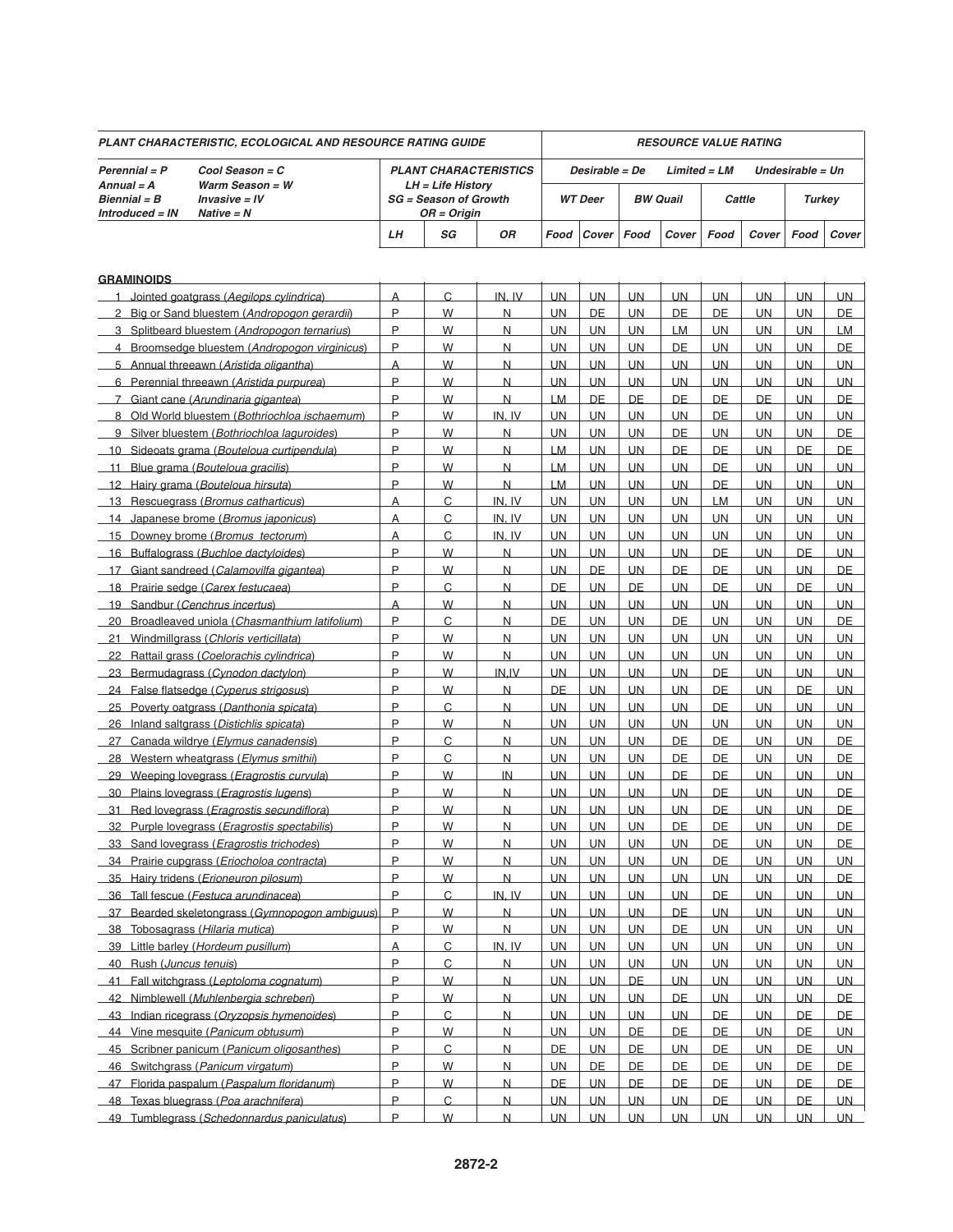| PLANT CHARACTERISTIC, ECOLOGICAL AND RESOURCE RATING GUIDE                                                       | <b>RESOURCE VALUE RATING</b> |                                                                  |                                           |                  |                         |                 |                         |                 |                         |                        |                         |
|------------------------------------------------------------------------------------------------------------------|------------------------------|------------------------------------------------------------------|-------------------------------------------|------------------|-------------------------|-----------------|-------------------------|-----------------|-------------------------|------------------------|-------------------------|
| Cool Season = C<br>Perennial = P                                                                                 |                              | <b>PLANT CHARACTERISTICS</b>                                     |                                           |                  | Desirable = De          |                 | $Limited = LM$          |                 | Undesirable = Un        |                        |                         |
| Warm Season = $W$<br>Annual $=$ A<br>$Invasive = IV$<br>$Bienrial = B$<br><b>Introduced = IN</b><br>$Native = N$ |                              | LH = Life History<br><b>SG</b> = Season of Growth<br>OR = Origin |                                           |                  | <b>WT</b> Deer          |                 | <b>BW Quail</b>         | Cattle          |                         | <b>Turkey</b>          |                         |
|                                                                                                                  |                              | SG                                                               | ΟR                                        | Food             | Cover                   | Food            | Cover                   | Food            | Cover                   | Food                   | Cover                   |
| 50 Little bluestem (Schizachyrium scoparium)                                                                     | P                            | W                                                                | N                                         | UN.              | UN.                     | UN.             | DE                      | DE              | UN.                     | <b>UN</b>              | DE.                     |
| 51 Nutrush (Scleria ciliata)                                                                                     | P                            | C                                                                | $\overline{N}$                            | DE               | UN                      | DE              | <b>UN</b>               | DE              | <b>UN</b>               | DE                     | <b>UN</b>               |
| 52 Knotroot bristlegrass (Setaria gracilis)                                                                      | P                            | W                                                                | $\overline{\mathsf{N}}$                   | <b>UN</b>        | <b>UN</b>               | DE              | <b>DE</b>               | <b>DE</b>       | <b>UN</b>               | DE                     | <b>UN</b>               |
| 53 Indiangrass (Sorghastrum nutans)                                                                              | P                            | W                                                                | $\overline{N}$                            | UN.              | DE                      | UN.             | <b>DE</b>               | DE              | <b>UN</b>               | <b>UN</b>              | DE.                     |
| 54 Johnsongrass (Sorghum halepense)                                                                              | P                            | W                                                                | IN. IV                                    | <b>UN</b>        | <b>UN</b>               | <b>UN</b>       | <b>UN</b>               | DE              | <b>UN</b>               | <b>UN</b>              | <b>UN</b>               |
| 55 Prairie cordorass (Spartina pectinata)                                                                        | P                            | W                                                                | N                                         | <b>UN</b>        | <b>UN</b>               | <b>UN</b>       | DE                      | DE              | <b>UN</b>               | <b>UN</b>              | <b>DE</b>               |
| 56 Prairie wedgescale (Sphenopholis obtusata)                                                                    | P                            | W                                                                | $\overline{N}$                            | DE               | UN                      | UN.             | <b>UN</b>               | UN.             | UN.                     | <b>UN</b>              | <b>UN</b>               |
| 57 Alkali sacaton (Sporobolus airoides)                                                                          | P<br>P                       | W                                                                | $\overline{N}$                            | <b>UN</b>        | UN                      | <b>UN</b>       | DE<br><b>DE</b>         | <b>DE</b>       | <b>UN</b>               | <b>UN</b>              | DE                      |
| 58 Tall dropseed (Sporobolus asper)<br>59 Sand dropseed (Sporobolus cryptandrus)                                 | P                            | W<br>W                                                           | $\overline{\mathsf{N}}$<br>$\overline{N}$ | <b>UN</b><br>UN. | <b>UN</b><br>UN.        | DE<br>DE        | <b>DE</b>               | <b>UN</b><br>DE | <b>UN</b><br><b>UN</b>  | <b>UN</b><br><b>UN</b> | <b>DE</b><br><b>UN</b>  |
| 60 Annual dropseed (Sporobolus neglectus)                                                                        | A                            | W                                                                | $\overline{N}$                            | <b>UN</b>        | UN.                     | <b>UN</b>       | <b>UN</b>               | <b>UN</b>       | <b>UN</b>               | <b>UN</b>              | <b>UN</b>               |
| 61 Texas wintergrass (Stipa leucotricha)                                                                         | P                            | C                                                                | N                                         | <b>UN</b>        | <b>UN</b>               | <b>UN</b>       | <b>UN</b>               | DE              | <b>UN</b>               | <b>UN</b>              | <b>UN</b>               |
| 62 Purpletop (Tridens flavus)                                                                                    | P                            | W                                                                | $\overline{N}$                            | UN.              | UN.                     | <b>UN</b>       | DE                      | DE              | <b>UN</b>               | <b>UN</b>              | DE.                     |
| 63 Longspike tridens (Tridens strictus)                                                                          | P                            | W                                                                | $\overline{N}$                            | <b>UN</b>        | UN.                     | <b>UN</b>       | <b>UN</b>               | <b>DE</b>       | <b>UN</b>               | <b>UN</b>              | <b>UN</b>               |
| 64 Eastern gamagrass (Tripsacum dactyloides)                                                                     | P                            | W                                                                | $\overline{\mathsf{N}}$                   | <b>DE</b>        | <b>DE</b>               | <b>DE</b>       | <b>DE</b>               | <b>DE</b>       | <b>UN</b>               | <b>DE</b>              | <b>DE</b>               |
| 65 Cattail (Typha latifolia)                                                                                     | P                            | W                                                                | $\overline{N}$                            | <b>UN</b>        | DE                      | UN.             | UN.                     | <b>UN</b>       | <b>UN</b>               | <b>UN</b>              | <b>UN</b>               |
| 66 Sixweeks fescue (Vulpia octoflora)                                                                            | A                            | C                                                                | N                                         | <b>UN</b>        | <b>UN</b>               | <b>UN</b>       | <b>UN</b>               | <b>UN</b>       | <b>UN</b>               | DE                     | <b>UN</b>               |
| <b>LEGUMES</b>                                                                                                   |                              |                                                                  |                                           |                  |                         |                 |                         |                 |                         |                        |                         |
| 67 Prairie acacia (Acacia angustissima)                                                                          | P                            | W                                                                | N                                         | DE               | <b>UN</b>               | DE              | DE                      | DE              | <b>UN</b>               | DE                     | UN.                     |
| 68 Leadplant (Amorpha canescens)                                                                                 | P                            | W                                                                | $\overline{\mathsf{N}}$                   | <b>UN</b>        | <b>UN</b>               | <b>UN</b>       | <b>DE</b>               | <b>DE</b>       | <b>UN</b>               | DE                     | <b>UN</b>               |
| 69 Groundplum (Astragalus crassicarpus)                                                                          | A                            | $\mathsf{C}$                                                     | $\overline{N}$                            | <b>DE</b>        | <b>UN</b>               | UN.             | <b>UN</b>               | UN.             | <b>UN</b>               | DE                     | <b>UN</b>               |
| 70 Woolly loco (Astragalus mollissimus)                                                                          | A                            | C                                                                | $\overline{N}$                            | <b>UN</b>        | UN.                     | <b>UN</b>       | <b>UN</b>               | <b>UN</b>       | <b>UN</b>               | DE                     | <b>UN</b>               |
| 71 Blue wild indigo (Baptisia australis)                                                                         | P                            | C                                                                | N                                         | <b>UN</b>        | <b>UN</b>               | <b>UN</b>       | DE                      | <b>UN</b>       | <b>UN</b>               | DE                     | <b>UN</b>               |
| 72 Plains wild indigo (Baptisia bracteata)                                                                       | P                            | C                                                                | $\overline{N}$                            | UN.              | UN                      | <b>UN</b>       | <b>DE</b>               | <b>UN</b>       | <b>UN</b>               | DE                     | <b>UN</b>               |
| 73 Showy partridgepea (Chamaecrista fasciculata)                                                                 | A                            | W                                                                | $\overline{N}$                            | <b>UN</b>        | UN.                     | DE              | <b>UN</b>               | <b>UN</b>       | <b>UN</b>               | DE                     | <b>UN</b>               |
| 74 Butterfly pea (Clitoria mariana)                                                                              | A                            | W                                                                | $\overline{\mathsf{N}}$                   | <b>DE</b>        | <b>UN</b>               | DE              | <b>UN</b>               | <b>DE</b>       | <b>UN</b>               | <b>DE</b>              | <b>UN</b>               |
| 75 Slender dalea (Dalea enneandra)                                                                               | P                            | W                                                                | N                                         | DE               | <b>UN</b>               | UN.             | <b>DE</b>               | DE              | <b>UN</b>               | DE                     | <b>UN</b>               |
| 76 Illinois bundleflower (Desmanthus illinoensis)                                                                | P                            | W                                                                | N                                         | DE               | <b>UN</b>               | DE              | DE                      | DE              | <b>UN</b>               | DE                     | DE                      |
| 77 Sessile-leaved tickclover (Desmodium sessilifolium)                                                           | P                            | W                                                                | N                                         | DE               | <b>UN</b>               | DE              | DE                      | DE              | <b>UN</b>               | DE                     | <b>UN</b>               |
| 78 Downey milk pea (Galactia regularis)                                                                          | P                            | W                                                                | $\overline{N}$                            | <b>DE</b>        | UN                      | <b>DE</b>       | <b>UN</b>               | DE              | UN.                     | <b>DE</b>              | <b>UN</b>               |
| 79 Roundhead lespedeza (Lespedeza capitata)                                                                      | P                            | W                                                                | N                                         | DE               | UN                      | DE              | DE                      | DE              | <b>UN</b>               | DE                     | <b>UN</b>               |
| 80 Sericea lespedeza (Lespedeza cuneata)                                                                         | P<br>P                       | W<br>W                                                           | IN. IV                                    | <b>UN</b><br>DE  | <b>UN</b><br><b>IIN</b> | <b>UN</b><br>DF | <b>UN</b><br><b>IIN</b> | <b>UN</b><br>DE | <b>UN</b><br><b>IIN</b> | <b>UN</b><br>DE        | <b>UN</b><br><b>IIN</b> |
| 81 Trailing lespedeza (Lespedeza procumbens)<br>82 Korean lespedeza (Lespedeza stipulacea)                       |                              | W                                                                | N<br>IN, IV                               | <b>UN</b>        | <b>UN</b>               | <b>UN</b>       | <b>UN</b>               | <b>DE</b>       | <b>UN</b>               | <b>UN</b>              | UN.                     |
| 83 Slender lespedeza (Lespedeza virginica)                                                                       | A<br>P                       | W                                                                | N                                         | <b>DE</b>        | <b>UN</b>               | DE              | DE                      | DE              | <b>UN</b>               | DE                     | <b>UN</b>               |
| 84 Catclaw sensitivebriar (Mimosa quadrivalis)                                                                   | P.                           | W.                                                               | <u>N</u>                                  | <b>UN</b>        | <b>UN</b>               | DE              | DE                      | DE              | <b>UN</b>               | <b>DE</b>              | <u>UN</u>               |
| 85 Yellow neptune (Neptunia lutea)                                                                               | P                            | W                                                                | $\overline{N}$                            | <b>DE</b>        | <b>UN</b>               | DE              | <b>UN</b>               | <b>DE</b>       | <b>UN</b>               | DE                     | UN                      |
| 86 Lambert's crazyweed (Oxytropis lambertii)                                                                     | P                            | $\overline{C}$                                                   | $\overline{N}$                            | <b>UN</b>        | <b>UN</b>               | <b>UN</b>       | <b>UN</b>               | <b>UN</b>       | <b>UN</b>               | <b>DE</b>              | <b>UN</b>               |
| 87 Purple prairieclover (Petalostemon purpureus)                                                                 | P                            | W                                                                | $\overline{\mathsf{N}}$                   | <b>DE</b>        | <b>UN</b>               | DE              | DE                      | DE              | <b>UN</b>               | DE                     | <b>UN</b>               |
| 88 Scurfpea (Psoralidium tenuiflorum)                                                                            | P                            | $\mathsf{C}$                                                     | $\overline{N}$                            | <b>UN</b>        | <b>UN</b>               | DE              | DE                      | <b>UN</b>       | <b>UN</b>               | DE                     | <b>UN</b>               |
| 89 Trailing wildbean (Strophostyles helvola)                                                                     | P                            | W                                                                | $\overline{N}$                            | <b>DE</b>        | <b>UN</b>               | DE              | DE                      | DE              | UN                      | DE                     | <b>UN</b>               |
| 90 Goat's rue (Tephrosia virginiana)                                                                             | P                            | W                                                                | $\overline{\mathsf{N}}$                   | <b>DE</b>        | <b>UN</b>               | UN              | DE                      | DE              | UN                      | DE                     | <u>UN</u>               |
| 91 White clover (Trifolium repens)                                                                               | P                            | $\overline{C}$                                                   | IN                                        | <b>DE</b>        | <b>UN</b>               | <b>UN</b>       | <b>UN</b>               | <b>DE</b>       | <b>UN</b>               | <b>DE</b>              | UN                      |
| 92 Hairy vetch (Vicia villosa)                                                                                   | A                            | $\overline{C}$                                                   | IN                                        | <b>DE</b>        | <b>UN</b>               | <b>UN</b>       | <b>UN</b>               | <b>UN</b>       | <b>UN</b>               | <b>DE</b>              | UN                      |
| <b>FORBS</b>                                                                                                     |                              |                                                                  |                                           |                  |                         |                 |                         |                 |                         |                        |                         |
| 93 Three-seeded mercury (Acalypha virginica)                                                                     | A                            | W                                                                | $\overline{N}$                            | DE               | <b>UN</b>               | <b>UN</b>       | <b>UN</b>               | <b>UN</b>       | <b>UN</b>               | <b>UN</b>              | <b>UN</b>               |
| 94 Common yarrow (Achillea millefolium)                                                                          | $\mathsf{P}$                 | $\overline{C}$                                                   | <u>N</u>                                  | UN               | <b>UN</b>               | <u>UN</u>       | DE                      | DE              | <b>DE</b>               | UN                     | <u>UN</u>               |
| 95 Prostate pigweed (Amaranthus blitoides)                                                                       | A                            | W                                                                | $\overline{N}$                            | UN.              | <b>UN</b>               | DE              | <b>UN</b>               | UN.             | UN.                     | <b>UN</b>              | UN.                     |
| 96 Redroot pigweed (Amaranthus retroflexus)                                                                      | A                            | W                                                                | IN, IV                                    | <b>UN</b>        | <b>UN</b>               | <b>DE</b>       | <b>DE</b>               | <b>UN</b>       | <b>UN</b>               | <b>UN</b>              | <b>UN</b>               |
| 97 Lanceleaf ragweed (Ambrosia bidentata)                                                                        | A                            | W                                                                | $\overline{\mathsf{N}}$                   | <b>UN</b>        | <b>UN</b>               | DE              | DE                      | <b>UN</b>       | <b>UN</b>               | <b>UN</b>              | <b>UN</b>               |
| 98 Western ragweed (Ambrosia psilostachya)                                                                       | P.                           | W                                                                | $\overline{N}$                            | <b>UN</b>        | <b>UN</b>               | <b>DE</b>       | DE                      | <b>UN</b>       | <b>UN</b>               | <b>UN</b>              | DE                      |
| 99 Giant ragweed (Ambrosia trifida)                                                                              |                              | W                                                                | $\overline{N}$                            | <b>UN</b>        | <b>DE</b>               | <b>DE</b>       | DE                      | <b>UN</b>       | UN.                     | UN                     | DE.                     |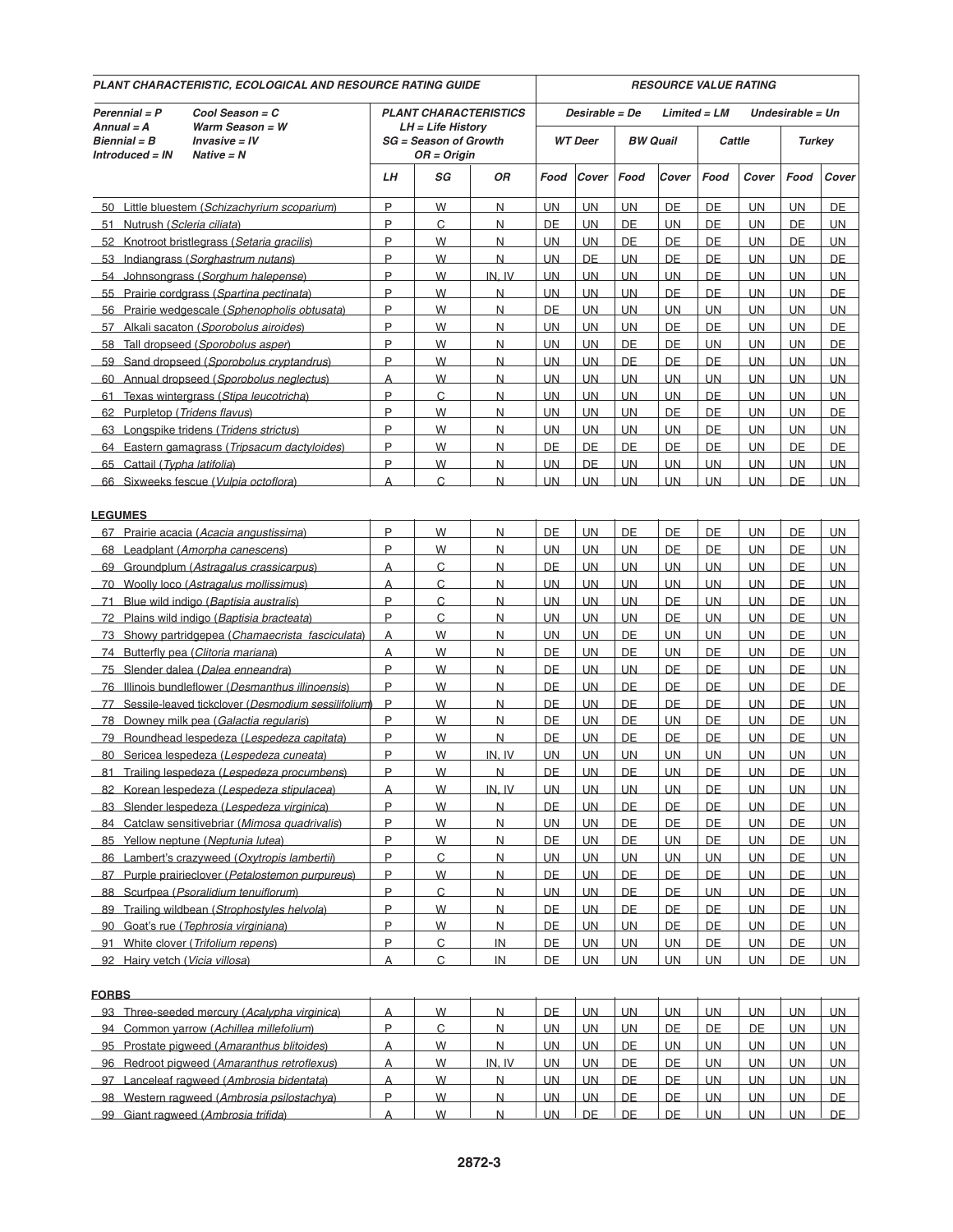| PLANT CHARACTERISTIC, ECOLOGICAL AND RESOURCE RATING GUIDE |                                                                     |                                                                                     |                                  |                                |                        |                        | <b>RESOURCE VALUE RATING</b>      |                        |                          |                        |                                   |                 |  |  |  |
|------------------------------------------------------------|---------------------------------------------------------------------|-------------------------------------------------------------------------------------|----------------------------------|--------------------------------|------------------------|------------------------|-----------------------------------|------------------------|--------------------------|------------------------|-----------------------------------|-----------------|--|--|--|
| Perennial = P<br>$Annual = A$<br>Biennial = B              | Cool Season = C<br>Warm Season = W<br>Invasive = IV<br>$Native = N$ | <b>PLANT CHARACTERISTICS</b><br>$LH = Life History$<br><b>SG</b> = Season of Growth |                                  |                                | <b>WT</b> Deer         |                        | Desirable = De<br><b>BW Quail</b> |                        | $Limited = LM$<br>Cattle |                        | Undesirable = Un<br><b>Turkey</b> |                 |  |  |  |
| Introduced = IN                                            |                                                                     | $OR = Origin$                                                                       |                                  |                                | Cover                  |                        |                                   |                        |                          |                        | Food                              |                 |  |  |  |
|                                                            |                                                                     | LН                                                                                  | SG                               | 0R                             | Food                   |                        | Food                              | Cover                  | Food                     | Cover                  |                                   | Cover           |  |  |  |
|                                                            | 100 Pussytoes (Antennaria parlinii)                                 | P                                                                                   | C                                | N                              | DE                     | <b>UN</b>              | <b>UN</b>                         | <b>UN</b>              | <b>UN</b>                | UN                     | DE                                | <b>UN</b>       |  |  |  |
| 101                                                        | Sagewort (Artemisia ludoviciana)                                    | P                                                                                   | W                                | N                              | DE                     | <b>UN</b>              | <b>UN</b>                         | DE                     | <b>UN</b>                | <b>UN</b>              | <b>UN</b>                         | DE              |  |  |  |
|                                                            | 102 Antelopehorn milkweed (Asclepias viridis)                       | P                                                                                   | C                                | N                              | <b>UN</b>              | <b>UN</b>              | <b>UN</b>                         | <b>DE</b>              | UN.                      | <b>UN</b>              | <b>UN</b>                         | <b>UN</b>       |  |  |  |
| 103 Heath aster (Aster ericoides)                          |                                                                     | P                                                                                   | W                                | N                              | DE                     | <b>UN</b>              | <b>UN</b>                         | <b>DE</b>              | <b>UN</b>                | <b>UN</b>              | <b>UN</b>                         | UN              |  |  |  |
|                                                            | 104 Spanish needles (Bidens bipinnata)                              | A                                                                                   | W                                | N                              | UN.                    | <b>UN</b>              | <b>UN</b>                         | DE                     | <b>UN</b>                | <b>UN</b>              | UN.                               | DE              |  |  |  |
|                                                            | 105 Halfshrub sundrop (Calyophus serrulatus)                        | P                                                                                   | W                                | N                              | DE                     | <b>UN</b>              | <b>UN</b>                         | <b>DE</b>              | <b>UN</b>                | <b>UN</b>              | <b>UN</b>                         | DE              |  |  |  |
| 106 Musk thistle (Carduus nutans)                          |                                                                     | B                                                                                   | C                                | IN. IV                         | <b>UN</b>              | <b>UN</b>              | <b>UN</b>                         | <b>UN</b>              | <b>UN</b>                | <b>UN</b>              | UN                                | <b>UN</b>       |  |  |  |
|                                                            | 107 Indian paintbrush (Castilleja indivisia)                        | P                                                                                   | W                                | N                              | UN.                    | UN                     | <b>UN</b>                         | DE                     | DE                       | UN.                    | <b>UN</b>                         | <b>UN</b>       |  |  |  |
|                                                            | 108 Basketflower (Centaurea americana)                              | A                                                                                   | W                                | N                              | <b>UN</b>              | <b>UN</b>              | <b>UN</b>                         | DE                     | <b>UN</b>                | <b>UN</b>              | <b>UN</b>                         | <b>UN</b>       |  |  |  |
|                                                            | 109 Lambsquarters (Chenopodium album)                               | A                                                                                   | W                                | $\overline{\mathsf{I}}$        | <b>UN</b>              | <b>DE</b>              | <b>DE</b>                         | <b>DE</b>              | <b>DE</b>                | <b>UN</b>              | <b>UN</b>                         | UN              |  |  |  |
|                                                            | 110 Horseweed (Conyza canadensis)                                   | A                                                                                   | W                                | N                              | DE                     | <b>UN</b>              | <b>UN</b>                         | DE                     | <b>UN</b>                | <b>UN</b>              | <b>UN</b>                         | DE              |  |  |  |
| 111                                                        | Plains coreopsis (Coreopsis tinctoria)                              | A                                                                                   | W                                | N                              | <b>UN</b>              | <b>UN</b>              | DE                                | DE                     | <b>UN</b>                | <b>UN</b>              | <b>UN</b>                         | <b>UN</b>       |  |  |  |
| 112                                                        | Texas croton (Croton texensis)                                      | A                                                                                   | W                                | N                              | <b>UN</b>              | <b>UN</b>              | DE                                | DE                     | <b>UN</b>                | <b>UN</b>              | DE                                | <b>UN</b>       |  |  |  |
|                                                            | 113 Rushfoil (Crotonopsis ellipitica)                               | A                                                                                   | W                                | N                              | <b>UN</b>              | <b>UN</b>              | <b>UN</b>                         | <b>UN</b>              | UN                       | <b>UN</b>              | DE                                | <b>UN</b>       |  |  |  |
| Poor Joe (Diodia teres)<br>114                             |                                                                     | A                                                                                   | W                                | N                              | <b>UN</b>              | UN                     | DE                                | UN.                    | UN                       | UN.                    | DE                                | <b>UN</b>       |  |  |  |
|                                                            | 115 Black Sampson (Echinacea angustifolia)                          | P                                                                                   | W                                | N                              | <b>UN</b>              | <b>UN</b>              | <b>UN</b>                         | <b>DE</b>              | <b>UN</b>                | <b>UN</b>              | <b>UN</b>                         | UN              |  |  |  |
|                                                            | 116 Leafy elephant's foot (Elephantopus carolinianus)               | P                                                                                   | W                                | N                              | DE                     | <b>UN</b>              | DE                                | DE                     | <b>DE</b>                | <b>UN</b>              | DE                                | DE              |  |  |  |
| 117                                                        | Engelmann's daisy (Engelmannia pinnatifida)                         | P                                                                                   | C                                | N                              | DE                     | <b>UN</b>              | DE                                | <b>DE</b>              | <b>DE</b>                | <b>UN</b>              | <b>UN</b>                         | <b>UN</b>       |  |  |  |
|                                                            | 118 Daisy fleabane (Erigeron strigosus)                             | A                                                                                   | C                                | N                              | DE                     | <b>UN</b>              | <b>UN</b>                         | DE                     | <b>UN</b>                | <b>UN</b>              | UN                                | <b>UN</b>       |  |  |  |
|                                                            | 119 Leavenworth's eryngo (Eryngium leavenworthi)                    | P                                                                                   | W                                | N                              | UN.                    | UN.                    | <b>UN</b>                         | DE                     | UN                       | <b>UN</b>              | <b>UN</b>                         | <b>UN</b>       |  |  |  |
|                                                            | 120 Yuccaleaf eryngo (Eryngium yuccifolium)                         | P                                                                                   | W                                | N                              | <b>UN</b>              | <b>UN</b>              | <b>UN</b>                         | DE                     | <b>UN</b>                | <b>UN</b>              | <b>UN</b>                         | UN              |  |  |  |
|                                                            | 121 White snakeroot (Eupatorium rugosum)                            | P                                                                                   | W                                | N                              | <b>UN</b>              | <b>UN</b>              | UN                                | <b>DE</b>              | <b>UN</b>                | <b>UN</b>              | <b>UN</b>                         | DE              |  |  |  |
|                                                            | 122 Snow-on-the-mountain (Euphorbia marginata)                      | A                                                                                   | W                                | $\overline{N}$                 | UN.                    | DE                     | DE                                | DE                     | <b>UN</b>                | <b>UN</b>              | DE                                | DE              |  |  |  |
|                                                            | 123 Indian blanket (Gaillardia pulchella)                           | A                                                                                   | C                                | N                              | <b>UN</b>              | <b>UN</b>              | <b>UN</b>                         | <b>DE</b>              | <b>UN</b>                | <b>UN</b>              | <b>UN</b>                         | <b>UN</b>       |  |  |  |
|                                                            | 124 Woods bedstraw (Galium circaezans)                              | P                                                                                   | C                                | N                              | DE                     | <b>UN</b>              | <b>UN</b>                         | <b>UN</b>              | <b>UN</b>                | <b>UN</b>              | DE                                | <b>UN</b>       |  |  |  |
| 125                                                        | Carolina cranesbill (Geranium carolinianum)                         | A                                                                                   | C                                | N                              | UN.                    | <b>UN</b>              | <b>UN</b>                         | <b>UN</b>              | UN.                      | <b>UN</b>              | <b>UN</b>                         | <b>UN</b>       |  |  |  |
|                                                            | 126 Fragrant cudweed (Gnaphalium obtusifolium)                      | A                                                                                   | W                                | N                              | <b>UN</b>              | UN                     | <b>UN</b>                         | DE                     | UN                       | UN.                    | <b>UN</b>                         | <b>DE</b>       |  |  |  |
| 127                                                        | Curlycup gumweed (Grindelia squarrosa)                              | P                                                                                   | W                                | N                              | <b>UN</b>              | UN                     | <b>DE</b>                         | <b>DE</b>              | UN                       | <b>UN</b>              | <b>UN</b>                         | <b>UN</b>       |  |  |  |
| 128                                                        | Common broomweed (Gutierrezia dracunculoides)                       | A                                                                                   | W                                | N                              | UN.                    | <b>UN</b>              | <b>UN</b>                         | DE                     | <b>UN</b>                | <b>UN</b>              | UN.                               | DE              |  |  |  |
| 129                                                        | Broom snakeweed (Gutierrezia sarothrae)                             | P                                                                                   | W                                | N                              | <b>UN</b>              | <b>UN</b>              | <b>UN</b>                         | DE                     | <b>UN</b>                | <b>UN</b>              | <b>UN</b>                         | DE              |  |  |  |
| 130                                                        | Wax goldenweed (Haplopappus ciliatus)                               | A                                                                                   | W                                | N                              | <b>UN</b>              | <b>UN</b>              | DE                                | DE                     | <b>UN</b>                | <b>UN</b>              | DE                                | DE              |  |  |  |
| <u> 131</u>                                                | Bitter sneezeweed (Helenium amarum)                                 | A                                                                                   | W                                | $\overline{N}$                 | UN.                    | <b>UN</b>              | <b>UN</b>                         | DE                     | UN.                      | <b>UN</b>              | <b>UN</b>                         | <b>UN</b>       |  |  |  |
|                                                            | 132 Annual sunflower (Helianthus annuus)                            | А                                                                                   | W                                | N                              | DE                     | DE                     | DE                                | DE                     | <b>DE</b>                | <b>UN</b>              | DE                                | DE              |  |  |  |
|                                                            | 133 Maximilian's sunflower (Helianthus maximiliani)                 | P                                                                                   | W                                | N                              | DE                     | UN                     | DE                                | DE                     | DE                       | <b>UN</b>              | DE                                | DE              |  |  |  |
|                                                            | 134 Ashy sunflower (Helianthus mollis)                              | P                                                                                   | W                                | $\overline{\mathsf{N}}$        | <b>UN</b>              | UN                     | DE                                | <b>DE</b>              | <b>DE</b>                | <b>UN</b>              | <b>DE</b>                         | DE              |  |  |  |
| 135 Sump weed (Iva annua)                                  |                                                                     | A                                                                                   | W                                | N                              | <b>UN</b>              | <b>UN</b>              | <b>UN</b>                         | <b>UN</b>              | <b>UN</b>                | <b>UN</b>              | <b>UN</b>                         | <b>UN</b>       |  |  |  |
|                                                            | 136 Summer cypress (Kochia scoparia)                                | A                                                                                   | W                                | IN, IV                         | <b>UN</b>              | <b>UN</b>              | <b>UN</b>                         | <b>UN</b>              | UN.                      | UN.                    | <b>UN</b>                         | UN.             |  |  |  |
|                                                            | 137 Pepperweed (Lepidium virgincum)                                 | A                                                                                   | $\overline{C}$                   | $\overline{N}$                 | <b>UN</b>              | <b>UN</b>              | <b>UN</b>                         | <b>UN</b>              | <u>DE</u>                | UN.                    | <b>UN</b>                         | <b>UN</b>       |  |  |  |
|                                                            | 138 Dotted gayfeather (Liatris punctata)                            | P<br>P                                                                              | W                                | $\overline{\mathsf{N}}$        | UN                     | <b>UN</b>              | <b>UN</b>                         | <b>LM</b>              | <b>UN</b>                | UN.                    | <b>UN</b>                         | UN.             |  |  |  |
|                                                            | 139 Yellow puccoon (Lithospermum incisum)                           |                                                                                     | $\overline{C}$<br>$\overline{C}$ | $\overline{\mathsf{N}}$        | <b>DE</b>              | <b>UN</b>              | <b>DE</b>                         | <b>LM</b>              | <b>UN</b>                | <b>UN</b>              | <b>DE</b>                         | <b>UN</b>       |  |  |  |
|                                                            | 140 Lemon beebalm (Monarda citriodora)                              | $\overline{A}$<br>P                                                                 |                                  | $\overline{\mathsf{N}}$        | DE                     | <b>UN</b>              | <b>UN</b>                         | <b>LM</b>              | UN.                      | <b>UN</b>              | UN.                               | <b>UN</b>       |  |  |  |
| $141$                                                      | Prickly pear (Opuntia macrorhiza)                                   |                                                                                     | W                                | $\mathsf{N}$                   | <b>UN</b>              | <b>UN</b>              | <b>UN</b>                         | <b>DE</b>              | <b>UN</b>                | <b>UN</b>              | <b>UN</b>                         | <b>UN</b>       |  |  |  |
|                                                            | 142 Violet wood sorrel (Oxalis violacea)                            | A<br>P                                                                              | $\overline{C}$                   | $\overline{\mathsf{N}}$        | <b>DE</b>              | UN.                    | DE                                | <b>UN</b>              | UN.                      | <b>UN</b>              | DE                                | <b>UN</b>       |  |  |  |
| 143 Prairie phlox (Phlox pilosa)                           |                                                                     |                                                                                     | C                                | $\overline{\mathsf{N}}$        | <b>DE</b>              | <b>UN</b>              | <b>UN</b>                         | <b>UN</b>              | DE                       | <b>UN</b>              | DE                                | <b>UN</b>       |  |  |  |
|                                                            | 144 Pokeweed (Phytolacca americana)                                 | A                                                                                   | W                                | $\overline{\mathsf{N}}$        | <b>DE</b>              | <b>UN</b>              | <b>DE</b>                         | <b>DE</b>              | <b>DE</b>                | <b>UN</b>              | <b>DE</b>                         | DE.             |  |  |  |
|                                                            | 145 Pennsylviania smartweed (Polygonum pensylvanicum)               | A                                                                                   | W                                | $\overline{\mathsf{N}}$        | <b>UN</b>              | <b>UN</b>              | <b>DE</b>                         | <b>LM</b>              | <b>UN</b>                | <b>UN</b>              | <b>DE</b>                         | DE              |  |  |  |
| 146 Self-heal (Prunella vulgaris)                          |                                                                     | $\overline{A}$<br>P                                                                 | W                                | $\overline{\mathsf{N}}$        | <b>UN</b>              | <b>UN</b>              | <b>UN</b>                         | <b>UN</b>              | UN                       | <b>UN</b>              | UN.                               | <b>UN</b>       |  |  |  |
| 147 Slender-leaved mountain mint (Pycnathemum tenuifolium) |                                                                     |                                                                                     | W                                | $\overline{N}$                 | <b>UN</b>              | <b>UN</b>              | <b>UN</b>                         | <b>DE</b>              | <b>UN</b>                | <b>UN</b>              | <b>UN</b>                         | DE              |  |  |  |
| 148 Mexican Hat (Ratibida columnifera)                     |                                                                     | P                                                                                   | W                                | $\overline{\mathsf{N}}$        | <b>DE</b>              | <b>UN</b>              | <b>UN</b>                         | <b>DE</b>              | UN.                      | UN.                    | DE                                | UN              |  |  |  |
| 149                                                        | Blackeyed Susan (Rudbeckia hirta)                                   | $\overline{A}$                                                                      | W                                | $\overline{\mathsf{N}}$        | <b>DE</b>              | <b>UN</b>              | <b>DE</b>                         | DE                     | <b>UN</b>                | UN.                    | DE                                | <b>UN</b>       |  |  |  |
| 150 Wild petunia (Ruellia humilis)                         |                                                                     | P<br>P                                                                              | C                                | $\overline{\mathsf{N}}$        | <b>DE</b>              | <b>UN</b>              | <b>UN</b>                         | <b>UN</b>              | <b>UN</b>                | <b>UN</b>              | DE                                | UN              |  |  |  |
| 151                                                        | Curly dock (Rumex crispus)                                          |                                                                                     | C                                | IN, IV                         | <b>DE</b>              | <b>UN</b>              | <b>DE</b>                         | LM                     | <b>UN</b>                | <b>UN</b>              | <b>DE</b>                         | <b>UN</b>       |  |  |  |
|                                                            | 152 Russian-thistle (Salsola tragus)                                | $\overline{A}$<br>P                                                                 | W                                | IN, IV                         | <b>UN</b>              | <b>UN</b>              | <b>UN</b>                         | <b>UN</b>              | UN                       | <b>UN</b>              | <b>UN</b>                         | <b>UN</b>       |  |  |  |
| 153 Pitcher sage (Salvia azurea)                           |                                                                     | P                                                                                   | W<br>W                           | $\overline{N}$<br>$\mathsf{N}$ | <b>DE</b><br><b>DE</b> | <b>UN</b><br><b>UN</b> | <b>UN</b><br><b>UN</b>            | <b>UN</b><br><b>UN</b> | <b>DE</b><br><b>UN</b>   | <b>UN</b><br><b>UN</b> | <b>UN</b><br><b>UN</b>            | <b>UN</b><br>UN |  |  |  |
| 154 Threadleaf groundsel (Senecio flaccidus)               |                                                                     |                                                                                     |                                  |                                |                        |                        |                                   |                        |                          |                        |                                   |                 |  |  |  |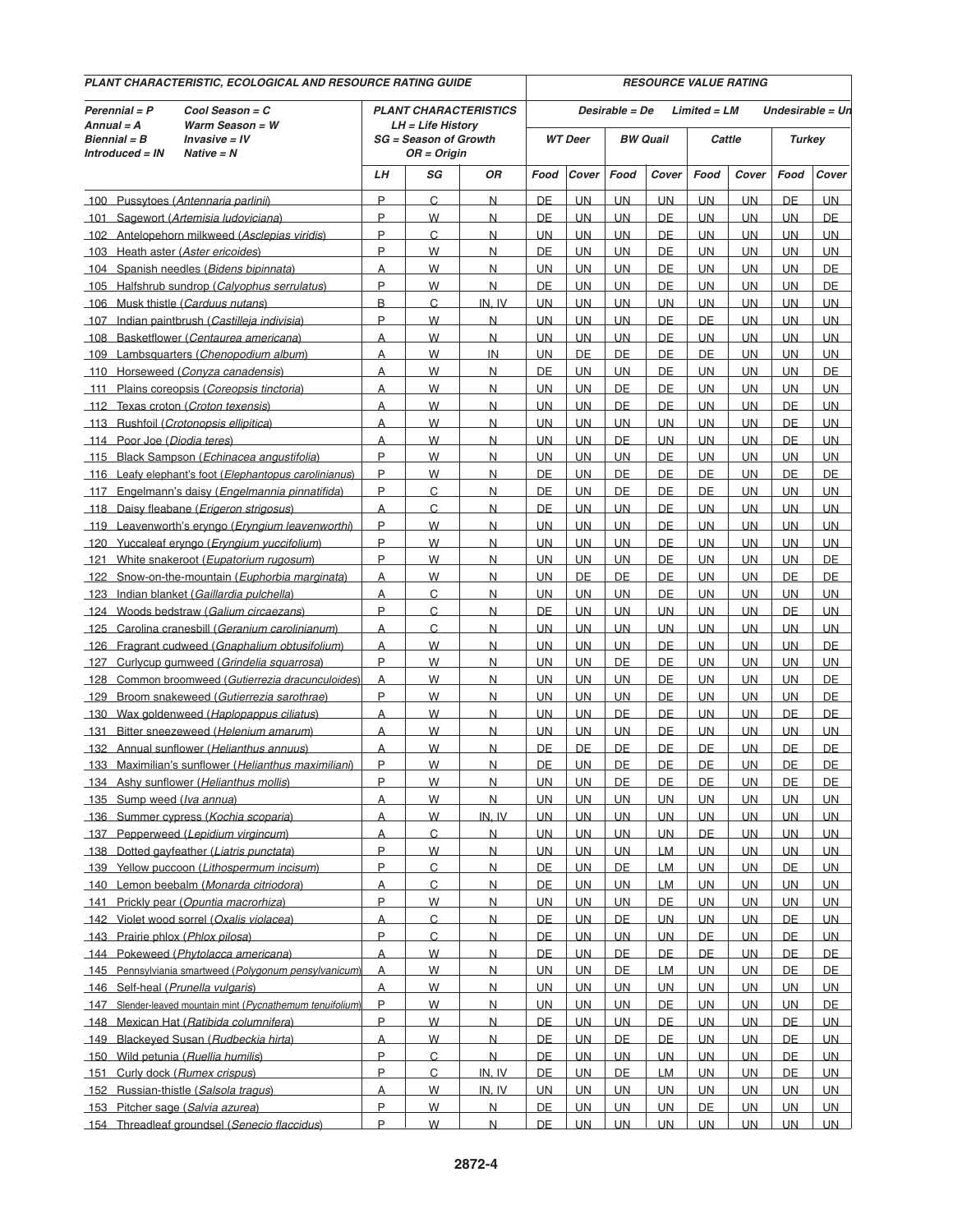| PLANT CHARACTERISTIC, ECOLOGICAL AND RESOURCE RATING GUIDE                                                                              |                                                                                  |                                                                                   |        |                              |                                  | <b>RESOURCE VALUE RATING</b> |                                   |                 |                  |                        |                                   |           |  |  |
|-----------------------------------------------------------------------------------------------------------------------------------------|----------------------------------------------------------------------------------|-----------------------------------------------------------------------------------|--------|------------------------------|----------------------------------|------------------------------|-----------------------------------|-----------------|------------------|------------------------|-----------------------------------|-----------|--|--|
| Cool Season = C<br>Perennial = P<br>$Annual = A$<br>Warm Season = W<br>$Bienrial = B$<br>Invasive = IV<br>Introduced = IN<br>Native = N |                                                                                  | <b>PLANT CHARACTERISTICS</b><br>LH = Life History<br><b>SG</b> = Season of Growth |        |                              | Desirable = De<br><b>WT</b> Deer |                              | $Limited = LM$<br><b>BW Quail</b> |                 | Cattle           |                        | Undesirable = Un<br><b>Turkey</b> |           |  |  |
|                                                                                                                                         |                                                                                  | $OR = Origin$                                                                     |        |                              |                                  |                              |                                   |                 |                  |                        |                                   |           |  |  |
|                                                                                                                                         |                                                                                  | LН                                                                                | SG     | ΟR                           | Food                             | Cover                        | Food                              | Cover           | Food             | Cover                  | Food                              | Cover     |  |  |
|                                                                                                                                         | 155 Compass plant (Silphium laciniatum)                                          | P                                                                                 | W      | N                            | DE                               | <b>DE</b>                    | DE                                | DE              | DE               | <b>UN</b>              | DE                                | DE        |  |  |
|                                                                                                                                         | 156 Silverleaf nightshade (Solanum elaeagnifolium)                               | P                                                                                 | W      | N                            | <b>UN</b>                        | <b>UN</b>                    | <b>UN</b>                         | <b>UN</b>       | UN               | <b>UN</b>              | <b>UN</b>                         | UN        |  |  |
| 157                                                                                                                                     | Buffalo bur (Solanum rostratum)                                                  | A                                                                                 | W      | N                            | <b>UN</b>                        | <b>UN</b>                    | UN                                | <b>UN</b>       | UN               | <b>UN</b>              | <b>UN</b>                         | <b>UN</b> |  |  |
|                                                                                                                                         | 158 Canada goldenrod (Solidago canadensis)                                       | P                                                                                 | W      | N                            | DE                               | UN.                          | <b>UN</b>                         | DE              | UN               | <b>UN</b>              | DE                                | DE        |  |  |
|                                                                                                                                         | 159 Goat's beard (Tragopogon pratensis)                                          | A                                                                                 | C      | $_{\text{IN}}$               | <b>UN</b>                        | <b>UN</b>                    | <b>DE</b>                         | <b>UN</b>       | UN.              | <b>UN</b>              | <b>UN</b>                         | UN        |  |  |
| 160 Mullein (Verbascum thapsus)                                                                                                         |                                                                                  | A                                                                                 | C      | IV                           | <b>UN</b>                        | <b>UN</b>                    | <b>UN</b>                         | <b>UN</b>       | <b>UN</b>        | <b>UN</b>              | <b>UN</b>                         | UN        |  |  |
|                                                                                                                                         | 161 Western ironweed (Vernonia baldwinii)                                        | P                                                                                 | W      | N                            | <b>UN</b>                        | UN.                          | <b>UN</b>                         | DE              | <b>UN</b>        | <b>UN</b>              | <b>UN</b>                         | <b>LM</b> |  |  |
|                                                                                                                                         | 162 Cocklebur (Xanthium strumarium)                                              | A                                                                                 | W      | IN. IV                       | <b>UN</b>                        | <b>UN</b>                    | <b>UN</b>                         | LM              | UN.              | <b>UN</b>              | <b>UN</b>                         | <b>UN</b> |  |  |
| 163 Yucca (Yucca glauca)                                                                                                                |                                                                                  | P                                                                                 | C      | N                            | <b>UN</b>                        | <b>UN</b>                    | <b>UN</b>                         | <b>UN</b>       | UN               | UN                     | <b>UN</b>                         | <b>UN</b> |  |  |
|                                                                                                                                         |                                                                                  |                                                                                   |        |                              |                                  |                              |                                   |                 |                  |                        |                                   |           |  |  |
| <b>WOODIES</b>                                                                                                                          |                                                                                  |                                                                                   |        |                              |                                  |                              |                                   |                 |                  |                        |                                   |           |  |  |
|                                                                                                                                         | 164 False indigo (Amorpha fruticosa)                                             | P                                                                                 | W      | N                            | DE                               | <b>DE</b>                    | DE                                | DE              | DE               | LM                     | DE                                | DE        |  |  |
|                                                                                                                                         | 165 Sand sagebrush (Artemisia filifolia)                                         | P                                                                                 | W      | N                            | <b>UN</b>                        | DE                           | <b>UN</b>                         | DE              | <b>UN</b>        | <b>UN</b>              | <b>UN</b>                         | DE        |  |  |
|                                                                                                                                         | 166 Chittamwood (Bumelia lanuginosa)                                             | P                                                                                 | W      | N                            | DE                               | DE                           | <b>DE</b>                         | <b>DE</b>       | <b>DE</b>        | <b>UN</b>              | <b>DE</b>                         | <b>DE</b> |  |  |
|                                                                                                                                         | 167 American beautyberry (Callicarpa americana)                                  | P                                                                                 | W      | N                            | DE                               | <b>DE</b>                    | DE                                | DE              | <b>UN</b>        | <b>UN</b>              | DE                                | DE        |  |  |
| 168 Pecan (Carya illinoensis)                                                                                                           |                                                                                  | P                                                                                 | W      | N                            | DE                               | DE                           | <b>UN</b>                         | <b>UN</b>       | UN.              | <b>UN</b>              | DE                                | DE        |  |  |
|                                                                                                                                         | 169 New Jersey Tea (Ceanothus americanus)                                        | P                                                                                 | W      | N                            | DE                               | DE                           | UN.                               | DE              | DE               | <b>UN</b>              | <b>UN</b>                         | <b>DE</b> |  |  |
| 170 Sugarberry (Celtis laevigata)                                                                                                       |                                                                                  | P                                                                                 | W      | N                            | DE                               | DE                           | DE                                | DE              | DE               | DE                     | DE                                | DE        |  |  |
|                                                                                                                                         | 171 Buttonbush (Cephalanthus occidentalis)                                       | P                                                                                 | W      | N                            | <b>UN</b>                        | DE                           | <b>UN</b>                         | DE              | UN.              | <b>UN</b>              | UN.                               | DE        |  |  |
| 172                                                                                                                                     | Redbud (Cercis canadensis)                                                       | P<br>P                                                                            | W      | N                            | <b>UN</b>                        | <b>DE</b>                    | <b>DE</b>                         | <b>DE</b>       | <b>DE</b>        | DE                     | <b>DE</b>                         | <b>DE</b> |  |  |
| 173                                                                                                                                     | Carolina snailseed (Cocculus caroliniana)                                        | P                                                                                 | W      | N                            | DE                               | <b>UN</b>                    | DE                                | <b>UN</b>       | DE               | <b>UN</b>              | DE                                | DE        |  |  |
|                                                                                                                                         | 174 Rough-leaf dogwood (Cornus drummondii)                                       | P                                                                                 | W      | N                            | DE<br>DE                         | DE<br><b>DE</b>              | DE                                | DE<br><b>DE</b> | UN.              | <b>UN</b>              | DE                                | DE        |  |  |
|                                                                                                                                         | 175 Green hawthorn (Crataegus viridis)                                           | P                                                                                 | W<br>W | $\overline{\mathsf{N}}$<br>N | DE                               | DE                           | <b>LM</b><br><b>DE</b>            | DE              | UN.<br><b>UN</b> | <b>UN</b><br><b>UN</b> | <b>DE</b><br>DE                   | DE<br>DE  |  |  |
|                                                                                                                                         | 176 Persimmon (Diospyros virginiana)<br>177 Honey locust (Gleditsia triacanthos) | P                                                                                 | W      | N                            | DE                               | DE                           | <b>UN</b>                         | <b>UN</b>       | <b>UN</b>        | UN.                    | <b>UN</b>                         | <b>UN</b> |  |  |
|                                                                                                                                         | 178 St. Andrew's cross (Hypericum hypercoides)                                   | P                                                                                 | W      | N                            | <b>UN</b>                        | <b>UN</b>                    | <b>UN</b>                         | <b>UN</b>       | UN.              | <b>UN</b>              | <b>UN</b>                         | DE        |  |  |
| 179                                                                                                                                     | Eastern redcedar (Juniperus virginiana)                                          | P                                                                                 | C      | N.IV                         | <b>UN</b>                        | <b>UN</b>                    | UN                                | <b>UN</b>       | UN               | <b>LM</b>              | <b>UN</b>                         | UN        |  |  |
|                                                                                                                                         | 180 Osage orange (Maclura pomifera)                                              | P                                                                                 | W      | N                            | LM.                              | DE                           | <b>UN</b>                         | DE              | UN               | <b>UN</b>              | UN.                               | DE        |  |  |
|                                                                                                                                         | 181 Virginia creeper (Parthenocissus quinquefolia)                               | P                                                                                 | W      | N                            | DE                               | DE                           | <b>DE</b>                         | <b>DE</b>       | DE               | <b>UN</b>              | <b>DE</b>                         | <b>DE</b> |  |  |
|                                                                                                                                         | 182 Eastern cottonwood (Populus deltoides)                                       | P                                                                                 | W      | N                            | <b>LM</b>                        | DE                           | <b>UN</b>                         | <b>UN</b>       | <b>DE</b>        | DE                     | <b>UN</b>                         | DE        |  |  |
|                                                                                                                                         | 183 Honey mesquite (Prosopis glandulosa)                                         | P                                                                                 | W      | N.IV                         | DE                               | DE                           | <b>LM</b>                         | DE              | <b>UN</b>        | DE                     | <b>UN</b>                         | DE        |  |  |
|                                                                                                                                         | 184 Sand plum (Prunus angustifolia)                                              | P                                                                                 | W      | $\overline{\mathsf{N}}$      | DE                               | DE                           | <b>UN</b>                         | <b>DE</b>       | UN               | LM.                    | DE                                | DE        |  |  |
|                                                                                                                                         | 185 Shinnery oak (Quercus havardii)                                              | P                                                                                 | W      | N                            | DE                               | DE                           | DE                                | DE              | <b>UN</b>        | DE                     | DE                                | DE        |  |  |
|                                                                                                                                         | 186 Blackiack oak (Quercus marilandica)                                          | P                                                                                 | W      | N                            | DE                               | DE                           | <b>DE</b>                         | DE              | <b>UN</b>        | DE                     | <b>DE</b>                         | DE        |  |  |
| 187 Postoak (Quercus stellata)                                                                                                          |                                                                                  | P                                                                                 | W      | N                            | DE                               | <b>DE</b>                    | <b>DE</b>                         | <b>DE</b>       | <b>UN</b>        | DE                     | <b>DE</b>                         | DE        |  |  |
| 188 Black oak (Quercus velutina)                                                                                                        |                                                                                  | P                                                                                 | W      | $\overline{\mathsf{N}}$      | <b>DE</b>                        | DE                           | <b>DE</b>                         | UN              | <b>UN</b>        | <b>DE</b>              | <b>DE</b>                         | DE        |  |  |
|                                                                                                                                         | 189 Carolina buckthorn (Rhamnus caroliniana)                                     | P                                                                                 | W      | $\overline{\mathsf{N}}$      | <b>DE</b>                        | DE                           | <b>DE</b>                         | <b>DE</b>       | <b>UN</b>        | <b>LM</b>              | DE                                | <b>DE</b> |  |  |
|                                                                                                                                         | 190 Lemon sumac (Rhus aromatica)                                                 | P                                                                                 | W      | $\overline{\mathsf{N}}$      | <b>DE</b>                        | <b>DE</b>                    | <b>DE</b>                         | <b>DE</b>       | UN               | <b>LM</b>              | DE                                | <b>DE</b> |  |  |
| 191 Smooth sumac (Rhus glabra)                                                                                                          |                                                                                  | P                                                                                 | W      | $\overline{N}$               | <b>DE</b>                        | DE                           | DE.                               | <b>DE</b>       | UN               | <b>LM</b>              | DE                                | <b>DE</b> |  |  |
|                                                                                                                                         | 192 Black locust (Robinia pseudoacacia)                                          | P                                                                                 | W      | N, IV                        | <b>LM</b>                        | <b>DE</b>                    | <b>DE</b>                         | <b>DE</b>       | <u>UN</u>        | <b>DE</b>              | <u>DE</u>                         | DE        |  |  |
| 193 Prairie rose (Rosa setigera)                                                                                                        |                                                                                  | P                                                                                 | W      | N                            | DE                               | <b>UN</b>                    | <b>UN</b>                         | <b>DE</b>       | UN.              | <b>UN</b>              | <b>UN</b>                         | DE        |  |  |
|                                                                                                                                         | 194 Oklahoma blackberry (Rubus oklahomus)                                        | P                                                                                 | W      | $\overline{\mathsf{N}}$      | <b>DE</b>                        | <b>UN</b>                    | <b>DE</b>                         | <b>DE</b>       | <b>UN</b>        | <b>UN</b>              | <b>DE</b>                         | <b>DE</b> |  |  |
| 195 Willow (Salix nigra)                                                                                                                |                                                                                  | P                                                                                 | W      | $\overline{N}$               | <b>UN</b>                        | DE                           | <b>UN</b>                         | <b>DE</b>       | DE               | <b>DE</b>              | <b>UN</b>                         | DE        |  |  |
|                                                                                                                                         | 196 Elderberry (Sambucus canadensis)                                             | P                                                                                 | W      | $\overline{N}$               | DE                               | DE                           | <b>DE</b>                         | <b>DE</b>       | DE               | LM.                    | DE                                | <b>DE</b> |  |  |
|                                                                                                                                         | 197 Soapberry (Sapindus drummondii)                                              | P                                                                                 | W      | $\overline{N}$               | <b>UN</b>                        | DE                           | UN                                | <b>DE</b>       | UN               | <b>DE</b>              | UN.                               | DE        |  |  |
| 198 Greenbrier (Smilax bona-nox)                                                                                                        |                                                                                  | P                                                                                 | W      | <u>N</u>                     | <b>DE</b>                        | <b>DE</b>                    | <b>DE</b>                         | <b>DE</b>       | DE               | UN                     | <b>DE</b>                         | <b>DE</b> |  |  |
| 199 Buckbrush (Symphoricarpos orbiculatus)                                                                                              |                                                                                  | P                                                                                 | W      | Ν                            | DE                               | DE                           | <b>LM</b>                         | <b>DE</b>       | <b>UN</b>        | UN.                    | <b>LM</b>                         | <b>DE</b> |  |  |
| 200 Saltcedar (Tamarix chinensis)                                                                                                       |                                                                                  | P                                                                                 | W      | IN, IV                       | <b>UN</b>                        | <b>UN</b>                    | <b>UN</b>                         | <b>UN</b>       | <b>UN</b>        | <b>UN</b>              | <b>UN</b>                         | <b>UN</b> |  |  |
|                                                                                                                                         | 201 Poison-ivy (Toxicodendron radicans)                                          | P                                                                                 | W      | $\overline{\mathsf{N}}$      | <b>DE</b>                        | UN.                          | <b>DE</b>                         | <b>DE</b>       | UN               | <b>UN</b>              | DE                                | <b>DE</b> |  |  |
| 202 Winged elm (Ulmus alata)                                                                                                            |                                                                                  | P                                                                                 | W      | $\overline{N}$               | DE                               | DE                           | UN                                | DE              | DE               | <b>UN</b>              | DE                                | <b>DE</b> |  |  |
|                                                                                                                                         | 203 American elm (Ulmus americana)                                               | P                                                                                 | W      | $\overline{\mathsf{N}}$      | <b>DE</b>                        | DE                           | UN                                | UN.             | DE               | DE                     | DE                                | DE        |  |  |
|                                                                                                                                         | 204 Farkleberry (Vaccinium arboreum)                                             | P                                                                                 | W      | $\overline{\mathsf{N}}$      | <b>DE</b>                        | <b>DE</b>                    | <b>DE</b>                         | <b>DE</b>       | <b>DE</b>        | LM                     | <u>DE</u>                         | DE        |  |  |
|                                                                                                                                         | 205 Southern blackhaw (Viburnum rufidulum)                                       | P                                                                                 | W      | N                            | <b>DE</b>                        | <b>DE</b>                    | <b>DE</b>                         | <b>DE</b>       | DE               | LM.                    | <b>DE</b>                         | DE.       |  |  |
| 206 Muscadine (Vitis rotundifolia)                                                                                                      |                                                                                  | P                                                                                 | W      | $\overline{\mathsf{N}}$      | <b>DE</b>                        | DE                           | <b>DE</b>                         | <b>DE</b>       | <b>DE</b>        | <b>UN</b>              | <b>DE</b>                         | DE        |  |  |